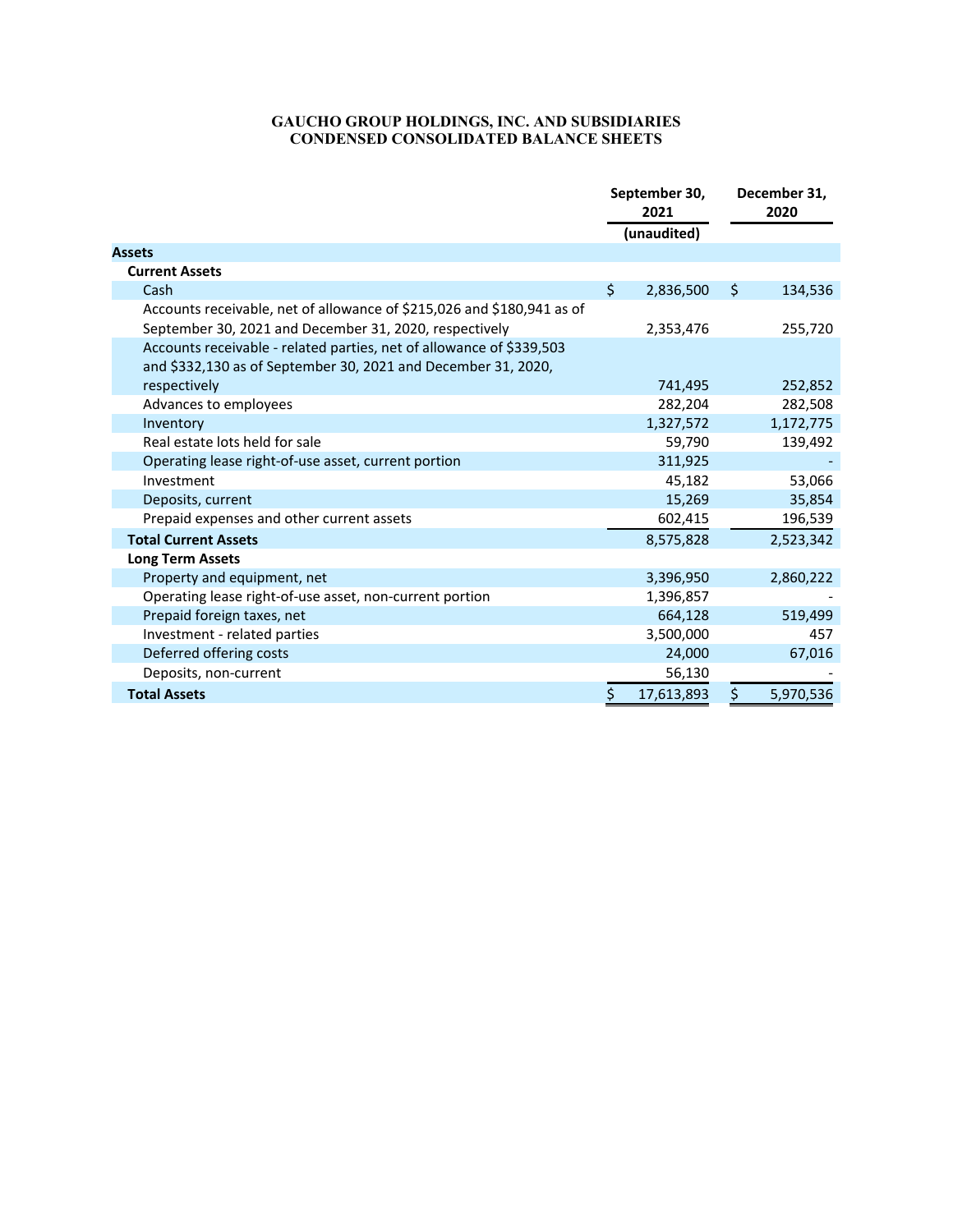## **GAUCHO GROUP HOLDINGS, INC. AND SUBSIDIARIES CONDENSED CONSOLIDATED BALANCE SHEETS (CONTINUED)**

|                                                                           | September 30,<br>2021 | December 31,<br>2020 |                |
|---------------------------------------------------------------------------|-----------------------|----------------------|----------------|
|                                                                           | (unaudited)           |                      |                |
| Liabilities, Temporary Equity and Stockholders' Equity (Deficiency)       |                       |                      |                |
| <b>Current Liabilities</b>                                                |                       |                      |                |
| Accounts payable                                                          | \$<br>457,129         | \$                   | 891,168        |
| Accrued expenses, current portion                                         | 451,278               |                      | 1,401,402      |
| Deferred revenue                                                          | 753,302               |                      | 933,941        |
| Operating lease liabilities, current portion                              | 263,292               |                      |                |
| Loans payable, current portion                                            | 249,000               |                      | 437,731        |
| Debt obligations                                                          | 7,000                 |                      | 1,270,354      |
| Investor deposits                                                         | 29,950                |                      | 29,950         |
| Other current liabilities                                                 | 130,628               |                      | 131,895        |
| <b>Total Current Liabilities</b>                                          | 2,341,579             |                      | 5,096,441      |
| <b>Long Term Liabilities</b>                                              |                       |                      |                |
| Accrued expenses, non-current portion                                     | 126,103               |                      | 169,678        |
| Operating lease liabilities, non-current portion                          | 1,470,046             |                      |                |
| Loans payable, non-current portion                                        | 94,000                |                      | 310,591        |
| <b>Total Liabilities</b>                                                  | 4,031,728             |                      | 5,576,710      |
| <b>Commitments and Contingencies (Note 13)</b>                            |                       |                      |                |
| Series B convertible redeemable preferred stock, par value \$0.01 per     |                       |                      |                |
| share:                                                                    |                       |                      |                |
| 902,670 shares authorized; 0 and 901,070 issued and outstanding at        |                       |                      |                |
| September 30, 2021 and December 31, 2020, respectively                    |                       |                      | 9,010,824      |
| <b>Stockholders' Equity (Deficiency)</b>                                  |                       |                      |                |
| Preferred stock, 11,000,000 shares authorized:                            |                       |                      |                |
| Series A convertible preferred stock, par value \$0.01 per share;         |                       |                      |                |
| 10,097,330 shares authorized; no shares are available for issuance        |                       |                      |                |
| Common stock, par value \$0.01 per share; 150,000,000 shares              |                       |                      |                |
| authorized;                                                               |                       |                      |                |
| 8,784,618 and 5,234,406 shares issued and 8,781,249 and 5,231,037         |                       |                      |                |
| shares                                                                    |                       |                      |                |
| outstanding as of September 30, 2021 and December 31, 2020,               |                       |                      |                |
| respectively                                                              | 87,845                |                      | 52,344         |
| Additional paid-in capital                                                | 120,184,675           |                      | 96,951,440     |
| Accumulated other comprehensive loss                                      | (11,598,452)          |                      | (11, 932, 801) |
| Accumulated deficit                                                       | (94, 919, 120)        |                      | (93, 534, 828) |
| Treasury stock, at cost, 3,369 shares at September 30, 2021 and           |                       |                      |                |
| December 31, 2020                                                         | (46, 355)             |                      | (46, 355)      |
| Total Gaucho Group Holdings, Inc. Stockholders' Equity (Deficiency)       | 13,708,593            |                      | (8,510,200)    |
| Non-controlling interest                                                  | (126, 428)            |                      | (106, 798)     |
|                                                                           |                       |                      |                |
| <b>Total Stockholders' Equity (Deficiency)</b>                            | 13,582,165            |                      | (8,616,998)    |
| Total Liabilities, Temporary Equity and Stockholders' Equity (Deficiency) | \$<br>17,613,893      | \$                   | 5,970,536      |